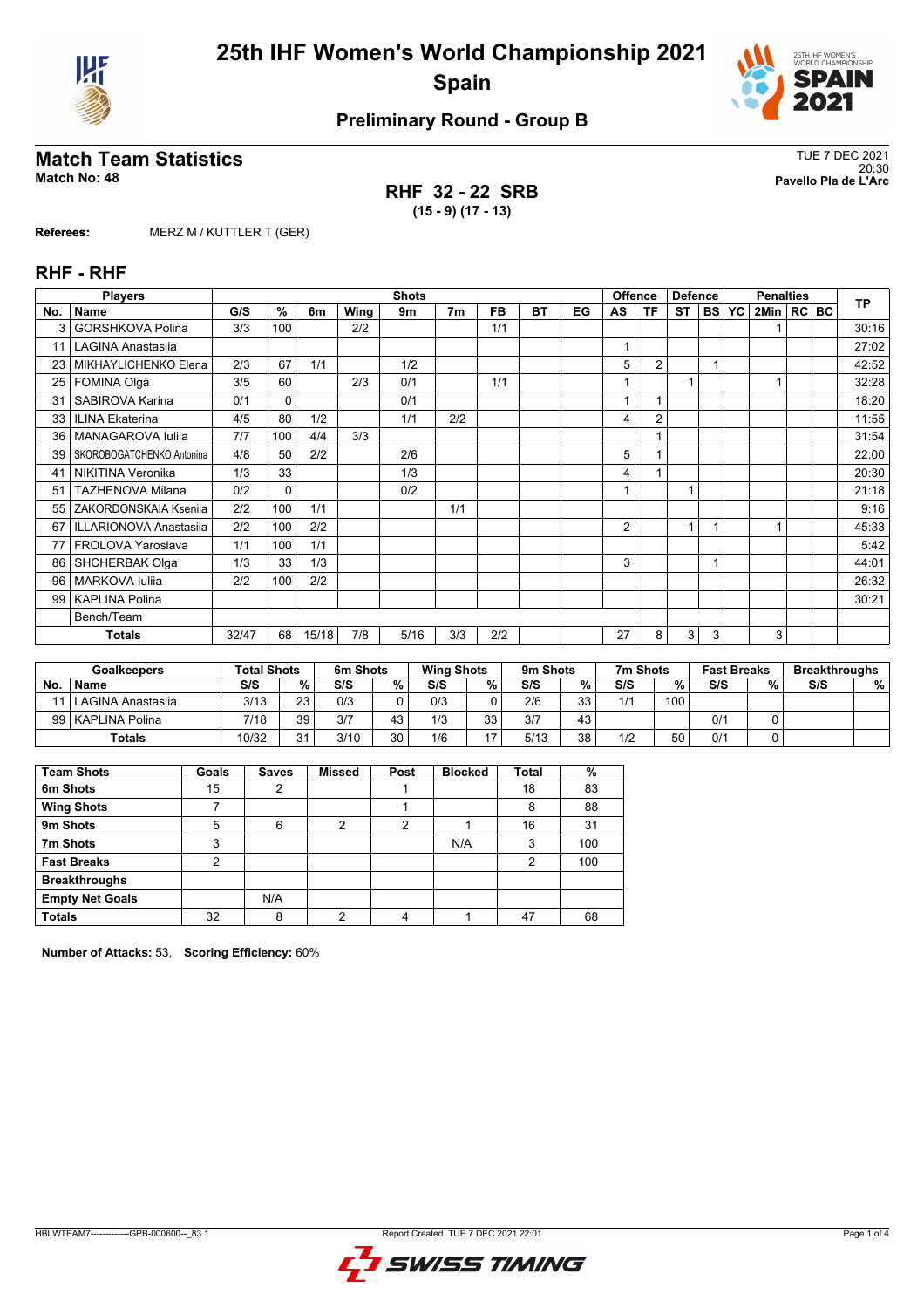



### **Match Team Statistics** TUE 7 DEC 2021 20:30 **Match No: 48 Pavello Pla de L'Arc**

**RHF 32 - 22 SRB (15 - 9) (17 - 13)**

**Referees:** MERZ M / KUTTLER T (GER)

### **RHF - RHF**

|                                 |                       |               |                                 |                 | <b>Shots Distribution</b>                        |                    |                                     |                 |
|---------------------------------|-----------------------|---------------|---------------------------------|-----------------|--------------------------------------------------|--------------------|-------------------------------------|-----------------|
| <b>Players</b><br>Goals / Shots |                       |               |                                 |                 |                                                  |                    |                                     |                 |
| 3 GORSHKOVA P                   |                       | 11 LAGINA A   | 23 MIKHAYLICHENKO E 25 FOMINA O |                 | 31 SABIROVA K                                    | 33 ILINA E         |                                     | 36 MANAGAROVA I |
|                                 |                       |               |                                 | 2/2<br>1/1      |                                                  | 1/1                |                                     | 1/1             |
|                                 |                       |               |                                 | 1/1<br>. .      |                                                  |                    | $1/1$ $\parallel$ $\parallel$ $1/1$ |                 |
| $\blacksquare$ 2/2              | $1/1$ $\blacksquare$  |               |                                 |                 | $1/1$ $\blacksquare$                             | $\blacksquare$ 0/1 | $2/2 = 4/4$                         | 1/1             |
|                                 |                       |               | 1-Missed                        | 1-Missed 1-Post |                                                  | 1-Blocked          |                                     |                 |
|                                 |                       |               |                                 |                 |                                                  |                    |                                     |                 |
|                                 | 39 SKOROBOGATCHENKO A | 41 NIKITINA V | 51 TAZHENOVA M                  |                 | 55 ZAKORDONSKAJA K 67 ILLARIONOVA A 77 FROLOVA Y |                    |                                     | 86 SHCHERBAK O  |

| 4711               | - - - - -<br>- 1 | -------<br>___<br>∙/0 |            | $\overline{414}$ | . <i>.</i> . | ---<br>------<br>and the con-<br>0/1 |
|--------------------|------------------|-----------------------|------------|------------------|--------------|--------------------------------------|
| $\blacksquare$ 1/2 |                  |                       | 0/1<br>0/1 |                  |              |                                      |
| $\blacksquare$ 1/1 | 1/2<br>0/1       | 111                   | 2/2        |                  | 111<br>1/1   | 1/1                                  |
| 2-Post             |                  |                       |            |                  |              | 1-Post                               |

| 96 MARKOVA I | 99 KAPLINA P |  |  |  |  |  |  |
|--------------|--------------|--|--|--|--|--|--|
|              |              |  |  |  |  |  |  |
| 1/1          |              |  |  |  |  |  |  |
| 1/1          |              |  |  |  |  |  |  |

**Team** Goals / Shots





| 0/5 | 1/1 | 1/4 |
|-----|-----|-----|
| 2/3 | 1/2 | 2/3 |
| 0/5 | 1/2 | 2/7 |

| 11 LAGINA A      |                  |                  |
|------------------|------------------|------------------|
| $0/\overline{4}$ |                  | $\overline{0/1}$ |
|                  | 1/2              | 1/1              |
| 0/1              | 1/1              | 0/3              |
| 99 KAPLINA P     |                  |                  |
| 0/1              | $\overline{1/1}$ | $\overline{1/3}$ |
| 2/3              |                  | 1/2              |
| 0/3              | 0/1              | 2/4              |

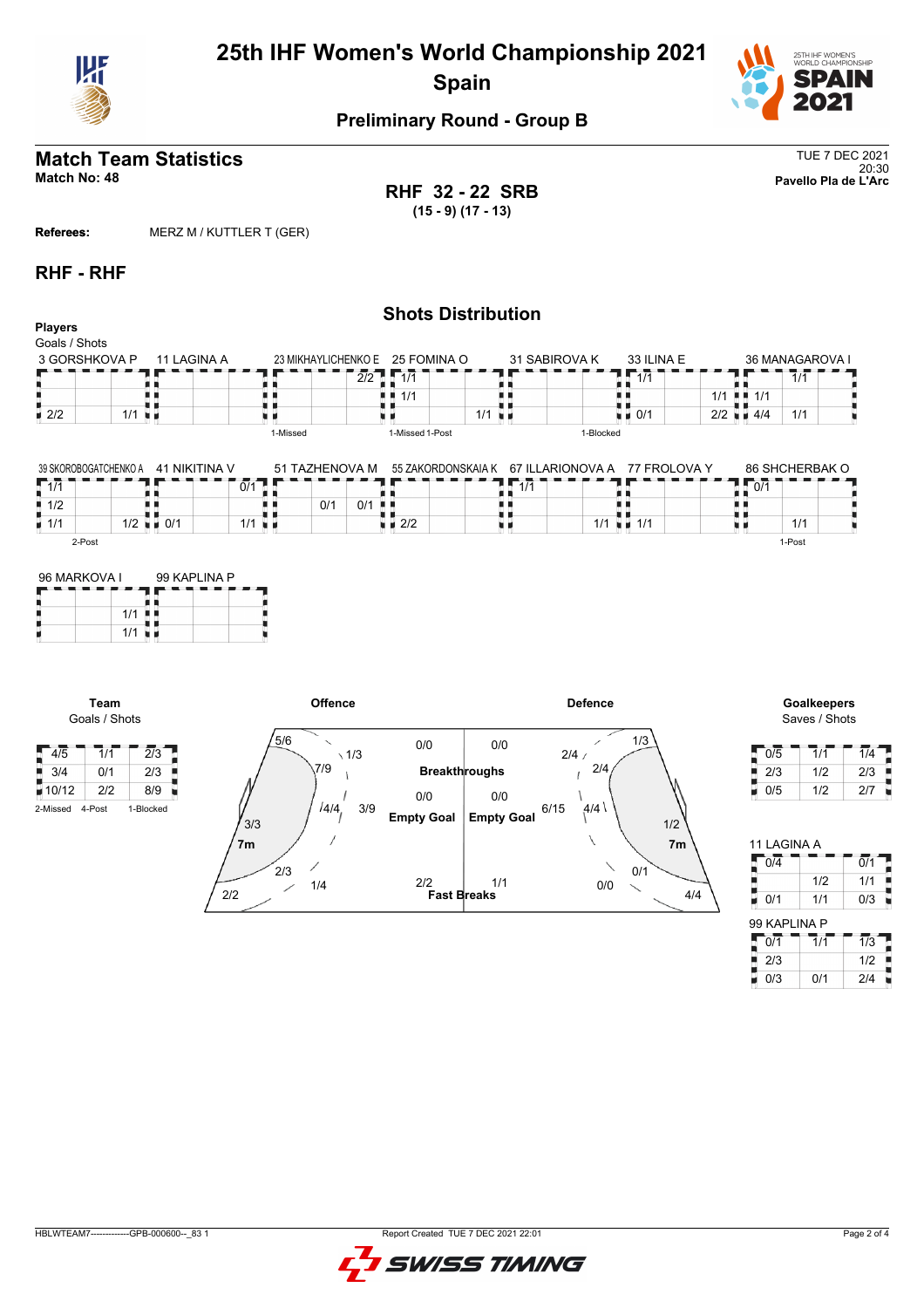



# **Match Team Statistics**<br>Match No: 48<br>Pavello Pla de L'Arc

**RHF 32 - 22 SRB (15 - 9) (17 - 13)**

20:30 **Match No: 48 Pavello Pla de L'Arc**

**Referees:** MERZ M / KUTTLER T (GER)

### **SRB - Serbia**

|     | <b>Players</b>             |       |     |      |      | <b>Shots</b> |                |           |           |    |    | <b>Offence</b> | <b>Defence</b> |           | <b>Penalties</b> |                |   |  | <b>TP</b> |
|-----|----------------------------|-------|-----|------|------|--------------|----------------|-----------|-----------|----|----|----------------|----------------|-----------|------------------|----------------|---|--|-----------|
| No. | Name                       | G/S   | %   | 6m   | Wing | 9m           | 7 <sub>m</sub> | <b>FB</b> | <b>BT</b> | EG | AS | ΤF             | <b>ST</b>      | <b>BS</b> | <b>YC</b>        | 2Min   RC BC   |   |  |           |
| 6   | MITROVIC Ivana             | 0/3   | 0   |      |      | 0/2          | 0/1            |           |           |    |    |                |                |           |                  |                |   |  | 15:05     |
| 11  | AGBABA Marija              | 0/1   | 0   |      |      | 0/1          |                |           |           |    |    |                |                |           |                  |                |   |  | 11:00     |
| 13  | AGBABA Jelena              | 2/2   | 100 | 2/2  |      |              |                |           |           |    |    |                |                |           |                  |                |   |  | 40:15     |
| 15  | <b>JANJUSEVIC Andela</b>   | 1/2   | 50  |      |      | 1/2          |                |           |           |    | 3  | $\overline{2}$ |                |           |                  |                |   |  | 38:51     |
| 16  | RISOVIC Jovana             |       |     |      |      |              |                |           |           |    |    |                |                |           |                  |                |   |  | 31:33     |
| 17  | <b>KOJIC Ana</b>           | 1/1   | 100 |      | 1/1  |              |                |           |           |    |    |                |                |           |                  |                |   |  | 24:07     |
| 18  | RADOJEVIC Tamara           | 4/4   | 100 | 1/1  |      | 2/2          | 1/1            |           |           |    | 2  | $\overline{2}$ |                |           |                  |                |   |  | 30:26     |
| 19  | <b>KOCIC Tamara</b>        |       |     |      |      |              |                |           |           |    |    |                |                |           |                  |                |   |  | 26:10     |
| 22  | JOVOVIC Jovana             | 3/4   | 75  | 1/1  |      | 2/3          |                |           |           |    | 3  |                |                |           |                  |                |   |  | 10:47     |
| 24  | KOVACEVIC Jovana           | 1/2   | 50  | 1/1  |      | 0/1          |                |           |           |    | 2  | $\overline{2}$ |                |           |                  | $\overline{2}$ |   |  | 28:38     |
| 25  | <b>STAMENIC Aleksandra</b> | 1/6   | 17  | 0/2  | 1/3  | 0/1          |                |           |           |    |    | $\overline{2}$ |                |           |                  |                |   |  | 33:30     |
| 29  | <b>LOVRIC Natasa</b>       | 3/3   | 100 |      | 3/3  |              |                |           |           |    |    |                |                |           |                  |                |   |  | 30:00     |
| 33  | STOILJKOVIC Jovana         | 4/7   | 57  | 1/1  |      | 3/6          |                |           |           |    | 3  |                |                |           |                  |                |   |  | 45:06     |
| 71  | <b>LISCEVIC Kristina</b>   | 1/3   | 33  | 0/1  |      | 0/1          |                | 1/1       |           |    | 5  | 3              |                |           |                  |                |   |  | 21:14     |
| 83  | PETROVIC Marija            | 1/1   | 100 | 1/1  |      |              |                |           |           |    |    |                |                |           |                  |                | D |  | 10:00     |
| 91  | <b>GRAOVAC Kristina</b>    |       |     |      |      |              |                |           |           |    |    |                |                |           |                  |                |   |  | 23:18     |
|     | Bench/Team                 |       |     |      |      |              |                |           |           |    |    |                |                |           |                  |                |   |  |           |
|     | Totals                     | 22/39 | 56  | 7/10 | 5/7  | 8/19         | 1/2            | 1/1       |           |    | 19 | 14             |                |           | $\overline{2}$   | 5              | 1 |  |           |

|     | <b>Goalkeepers</b>  | <b>Total Shots</b> |     | 6m Shots |                | <b>Wing Shots</b> |   | 9m Shots |    | 7m Shots |   | <b>Fast Breaks</b> |   | <b>Breakthroughs</b> |   |
|-----|---------------------|--------------------|-----|----------|----------------|-------------------|---|----------|----|----------|---|--------------------|---|----------------------|---|
| No. | <b>Name</b>         | S/S                | %   | S/S      | %              | S/S               | % | S/S      | %  | S/S      | % | S/S                | % | S/S                  | % |
|     | 16   RISOVIC Jovana | 5/23               | つつ  | 1/9      |                | 0/4               |   | 4/7      | 57 | 0/2      |   | 0/1                |   |                      |   |
| 91  | l GRAOVAC Kristina  | 3/17               | 1 Q | 1/8      | 12             | 0/3               |   | 2/4      | 50 | 0/1      |   | 0/1                |   |                      |   |
|     | Totals              | 8/40               | 20  | 2/17     | $\overline{ }$ | 0/7               |   | 6/11     | 55 | 0/3      |   | 0/2                |   |                      |   |

| <b>Team Shots</b>      | Goals | <b>Saves</b> | <b>Missed</b> | Post | <b>Blocked</b> | Total | %   |
|------------------------|-------|--------------|---------------|------|----------------|-------|-----|
| 6m Shots               |       | 3            |               |      |                | 10    | 70  |
| <b>Wing Shots</b>      | 5     |              |               |      |                |       | 71  |
| 9m Shots               | 8     | 5            | 2             |      | 3              | 19    | 42  |
| 7m Shots               |       |              |               |      | N/A            | 2     | 50  |
| <b>Fast Breaks</b>     |       |              |               |      |                |       | 100 |
| <b>Breakthroughs</b>   |       |              |               |      |                |       |     |
| <b>Empty Net Goals</b> |       | N/A          |               |      |                |       |     |
| <b>Totals</b>          | 22    | 10           | ∩             | ົ    | ર              | 39    | 56  |

**Number of Attacks:** 53, **Scoring Efficiency:** 42%